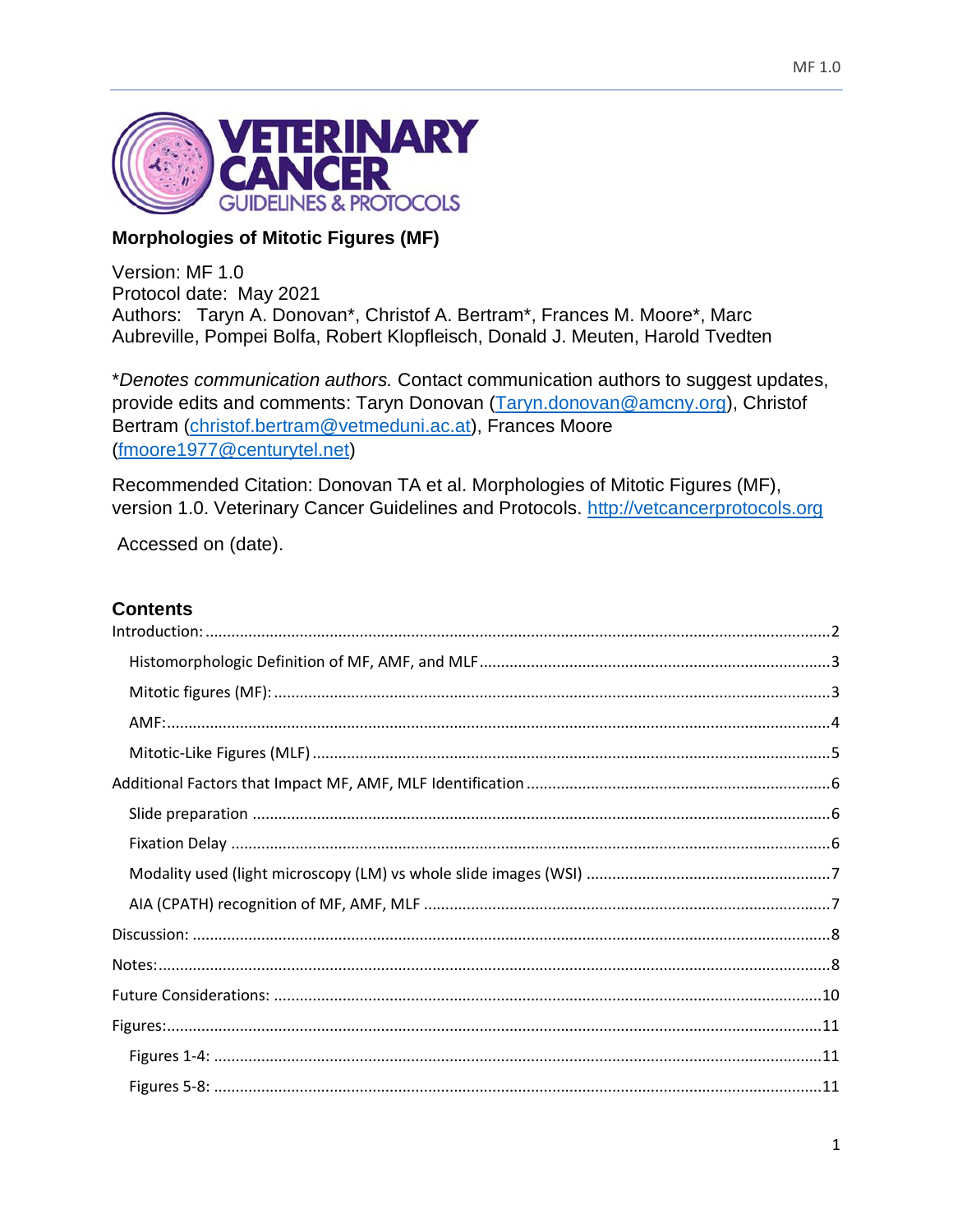#### <span id="page-1-0"></span>**Introduction:**

The purpose of Guidelines is to provide standardized methods used to evaluate tumors in animals and accrue data so that, over time, large data sets with comparable information can be evaluated and studies validated uniformly. Ultimately this will enable meaningful conclusions and accurate prognostic information that will improve patient care. This Guideline is a "living" document which will be modified as new information becomes available to authors. The Guideline is "generic" and can be used for all animal tumors.

Counting mitotic figures (MF) in histologic preparations is the oldest and most widely used method to estimate cell proliferation in tumors. The mitotic count (MC) is a rapid, inexpensive test which can be performed by any pathologist, is part of many grading schemes and aids in clinical prognostic decisions. The term MC should be used to describe enumeration of MF within a specified area (typically 2.37 mm<sup>2</sup>). Variation in MC reproducibility has been demonstrated in multiple human and veterinary studies<sup>1-7</sup> These inconsistencies are attributed to inter-observer variation in MF identification, an inability to efficiently locate hotspots (regions of the highest mitotic activity), an inability to evaluate the complete tumor area or potentially pathologist fatigue. In order to remedy some inter-observer variation with respect to identifying MF, MF morphology has been defined in cytologic<sup>8,9</sup> and histologic<sup>9</sup> preparations (**Figures 1-8** and **Table 1** in the MC Guideline). This Guideline details and provides images to help differentiate MF, atypical mitotic figures (AMF) and mitotic like figures (MLF). A recent manuscript provides numerous images of each of these and provides details of how to correctly identify each.<sup>9</sup>

Mitosis or karyokinesis occurs during the M phase of the cell cycle. Mitosis is the process of karyokinesis while MF are the structures that can be identified with light microscopy. The phases of normal mitosis includes prophase, prometaphase, metaphase, anaphase and telophase.<sup>10,8,11</sup> An important concept to note is that mitosis is a continuum and cells observed in cytologic or histologic preparations may be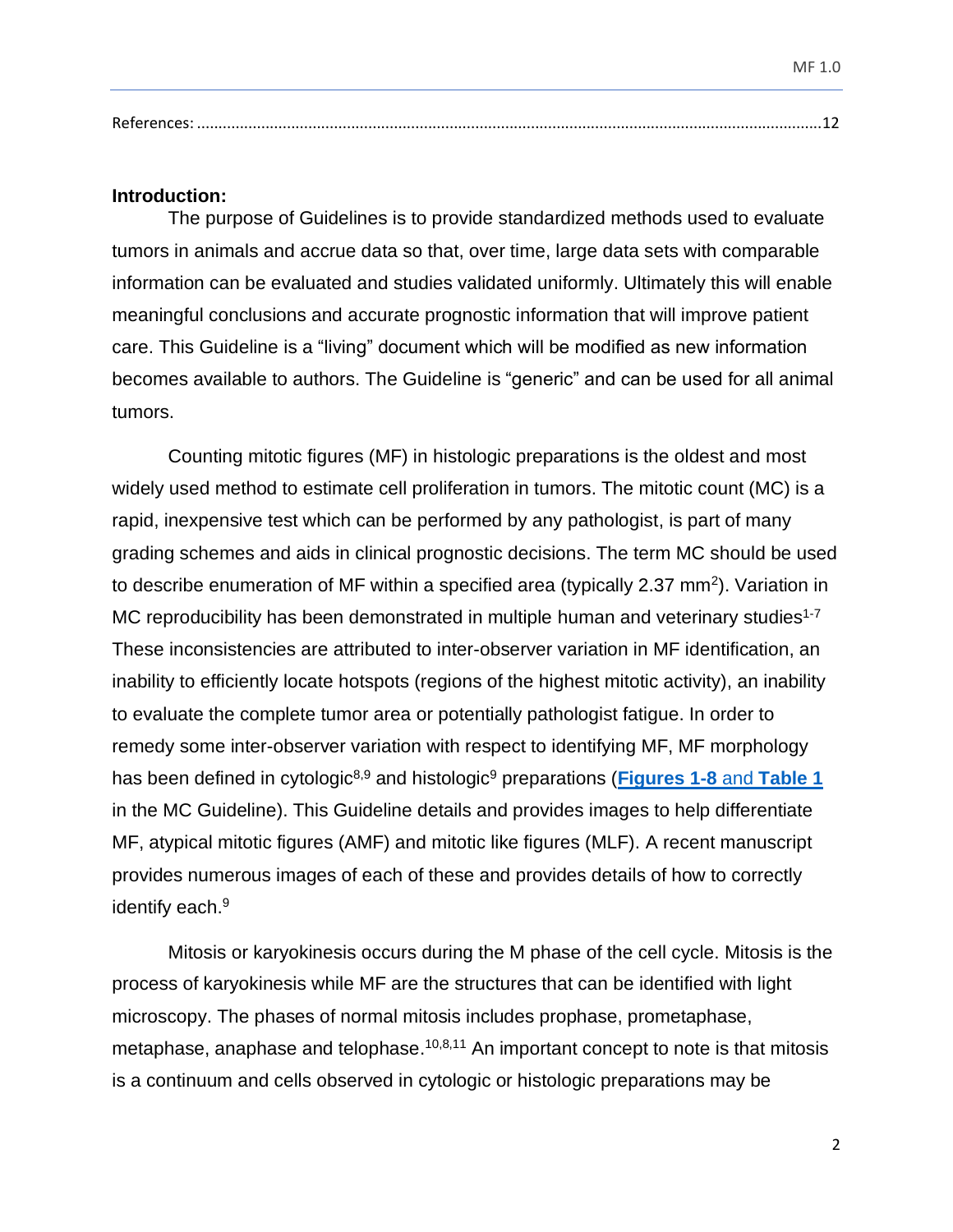arrested in transition between phases. The morphologies of MF and AMF will vary with the phase of mitosis and the transitions between phases such that the nuclear chromatin comprises different shapes and staining characteristics. Identification of each phase is not necessary in order to perform a MC, however, general knowledge of the phases is useful for pathologists to differentiate normal MF and AMF from MLF.

MF are counted from prometaphase through telophase (see **Figures 1-4**). Features to look for that are supportive of MF/AMF include dark purple staining nuclear aggregates with an irregular contour (short rods or spikes of chromosomes, described by van Diest as hairy projections),<sup>11</sup> and lack of a nuclear membrane. Specific features of the normal phases and types of AMF are detailed below and in referenced literature.<sup>9,8</sup>

### <span id="page-2-0"></span>*Histomorphologic Definition of MF, AMF, and MLF*8,9

## <span id="page-2-1"></span>*Mitotic figures (MF):*

*Figures 1-4 and Table 1 (MC Guideline 1.0)*

- 1. Dense nuclear aggregates with short rods or projections of nuclear material (chromosomes) and absent nuclear membrane (passed prophase).
- 2. MF are counted from prometaphase through telophase (Table 1 in MC Guideline 1.0). Prophase cannot be reliably identified in histological preparations but may be seen in cytological preparations.
- 3. MF have a range of histologic appearances that vary depending upon the phase of mitosis, presence of AMF, fixation, section thickness and staining.
- 4. The most reliable microscopic feature to identify MF and AMF are the short spikes or blunt projections of chromosomes on the surface of aggregated nuclear material.

a. Prometaphase: A dark cluster or ring of chromosomes with variably protruding chromosome rods and spikes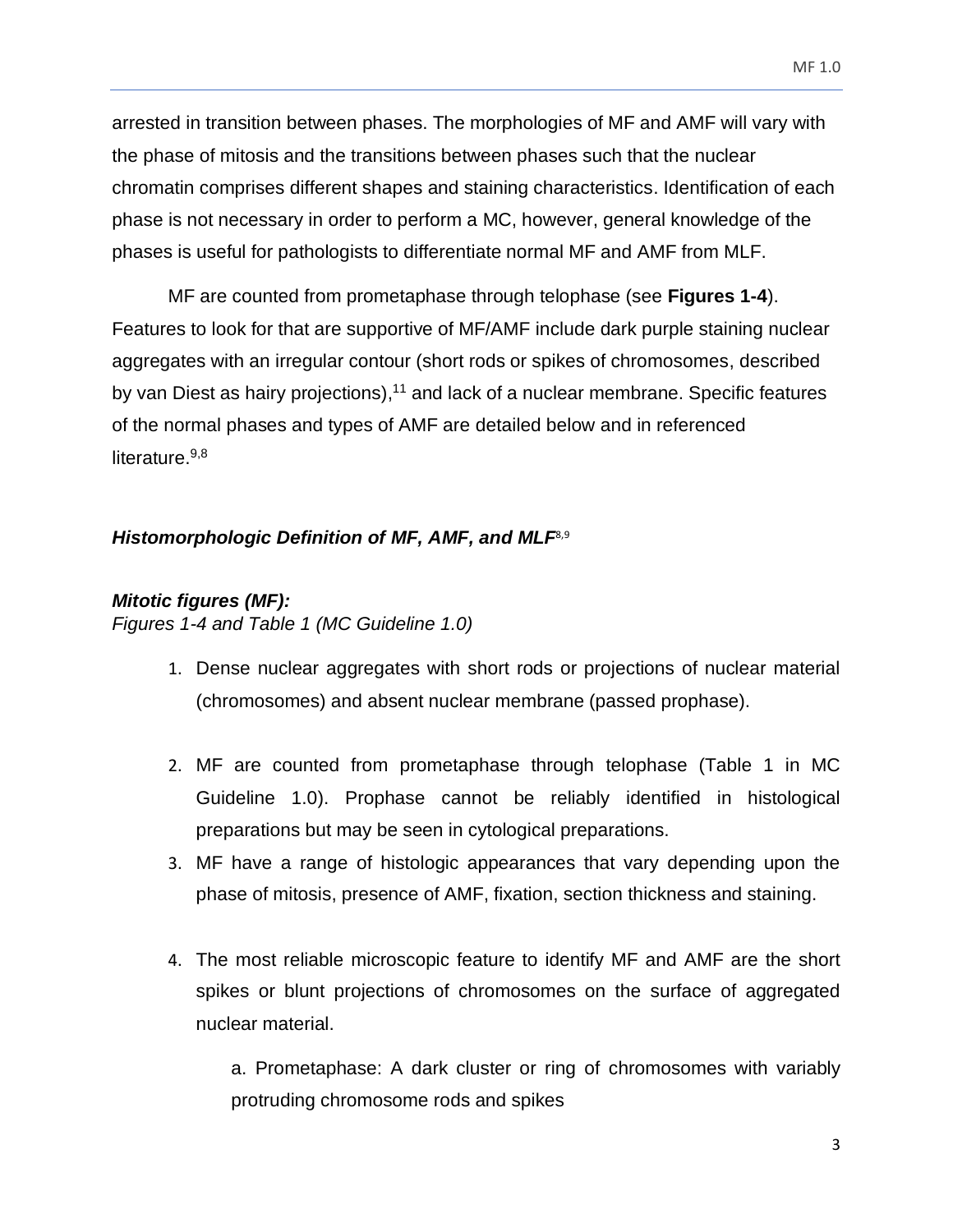b. Metaphase: An equatorial plate (linear or ring-shaped aggregate with short rods or spikes)

c. Anaphase: Two separate aggregates, variable distances apart, linear with projections/spikes

d. Telophase: Further separation of nuclear aggregates (compared to anaphase) at opposite ends of the cell with cleavage furrow between aggregates; cell membranes may be present. Telophase is counted as one MF (see Note C).

e. Anaphase and telophase MF are counted as one, original reports indicated telophase should be counted as two (see below)

### <span id="page-3-0"></span>*AMF:* 9,8

*Figures 5-8 and Table 1(MC Guideline 1.0)* 

1. Chromosome segregation errors during cell division can be observed morphologically as AMF

- 2. These errors can cause genetic abnormalities in neoplastic cells.
- 3. There are numerous types of AMF but two broad categories:
	- a. Abnormalities of mitotic/polar symmetry
		- i. Multipolar (tripolar): The presence of more than two spindle poles during any stage of mitosis
		- ii. Asymmetrical bipolar: Unequal sizes of the metaphase axes or anaphase poles
		- b. Abnormalities of chromosome segregation

i. Anaphase bridging

ii. Lagging chromosomes/lagging chromosome fragments

 c. AMF have been correlated with a poorer prognosis and outcome for some tumors in humans<sup>12-15</sup>

d. AMF have not been prognostically evaluated in veterinary medicine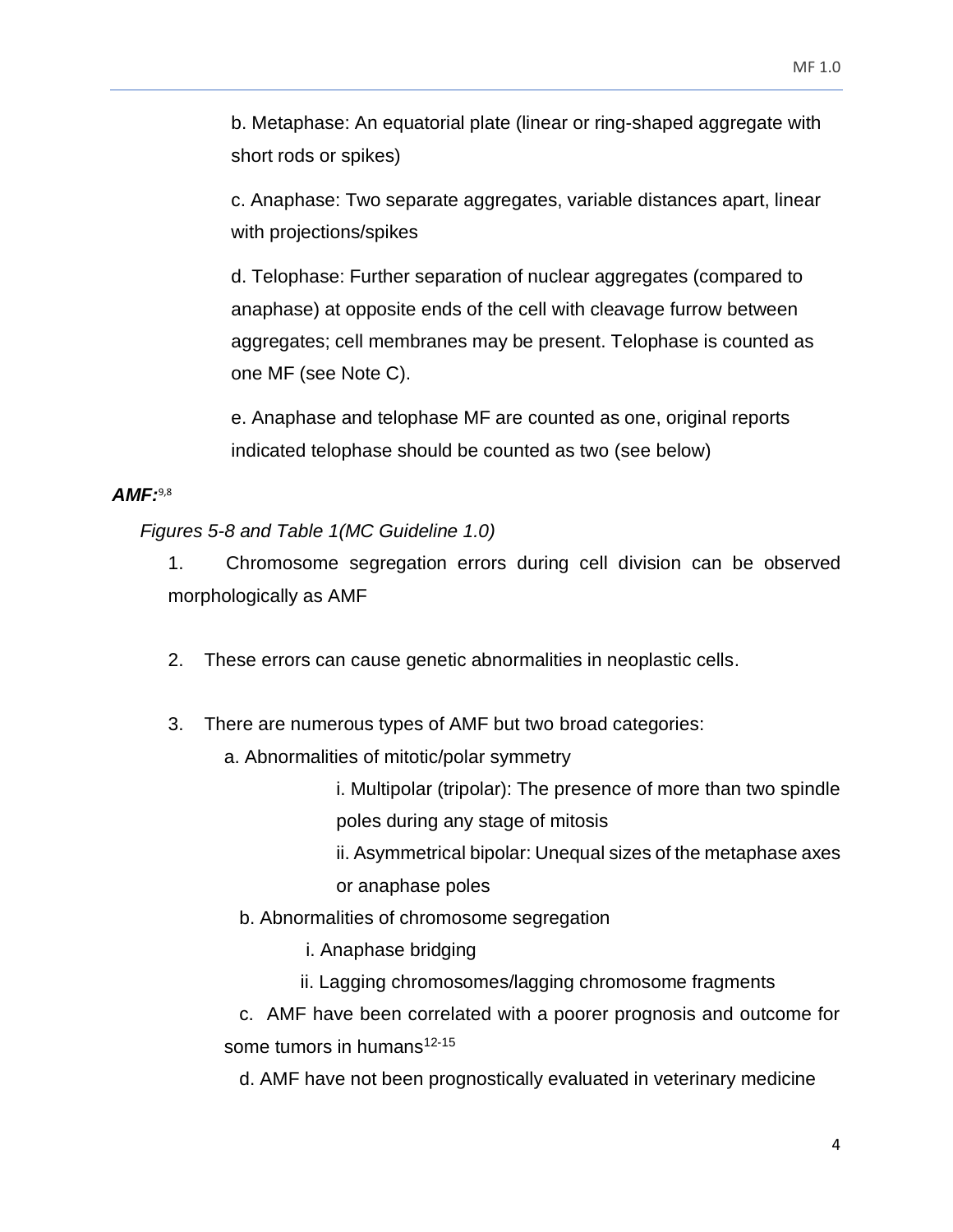### <span id="page-4-0"></span>*Mitotic-Like Figures (MLF)*9,16,17

- 1. Structures or processes that appear similar to MF
- 2. Smooth contours, circular or oval, hyperchromatic bodies (single or multiple)
- 3. Found in an area where a nucleus should be located
	- a. Apoptotic bodies
	- b. Hyperchromatic nuclei
	- c. Deformed nuclei
	- d. Karyorrhexis
	- e. Inflammatory cells
	- f. Tissue artifacts
- 4. MLF cytoplasm tends to be eosinophilic, however color is not reliable.

a. Eosinophilic cytoplasm can occur with denaturation of cytoplasmic proteins, loss of mRNA in degenerating, apoptotic or necrotic cells b. Basophilic or amphophilic cytoplasm can occur with increased mRNA (endoplasmic reticulum) and increased protein synthesis. Both normal and neoplastic cells can have active protein synthesis.

5. Pyknotic and karyorrhectic cells have dark, hyperchromatic (darker) condensed nuclei that indicate cell death

- a. Chromatin, a complex of DNA and protein, has two forms:
	- i. Heterochromatin (densely compact, staining as dark granules) and
	- ii. Euchromatin (active, loosely coiled and light staining).

iii. Nuclei with greater replicative activity have more euchromatin and open space between granules of heterochromatin, so will be lighter staining.

iv. Cells in a resting phase have more heterochromatin with a more clumped chromatin pattern and a smaller nucleus.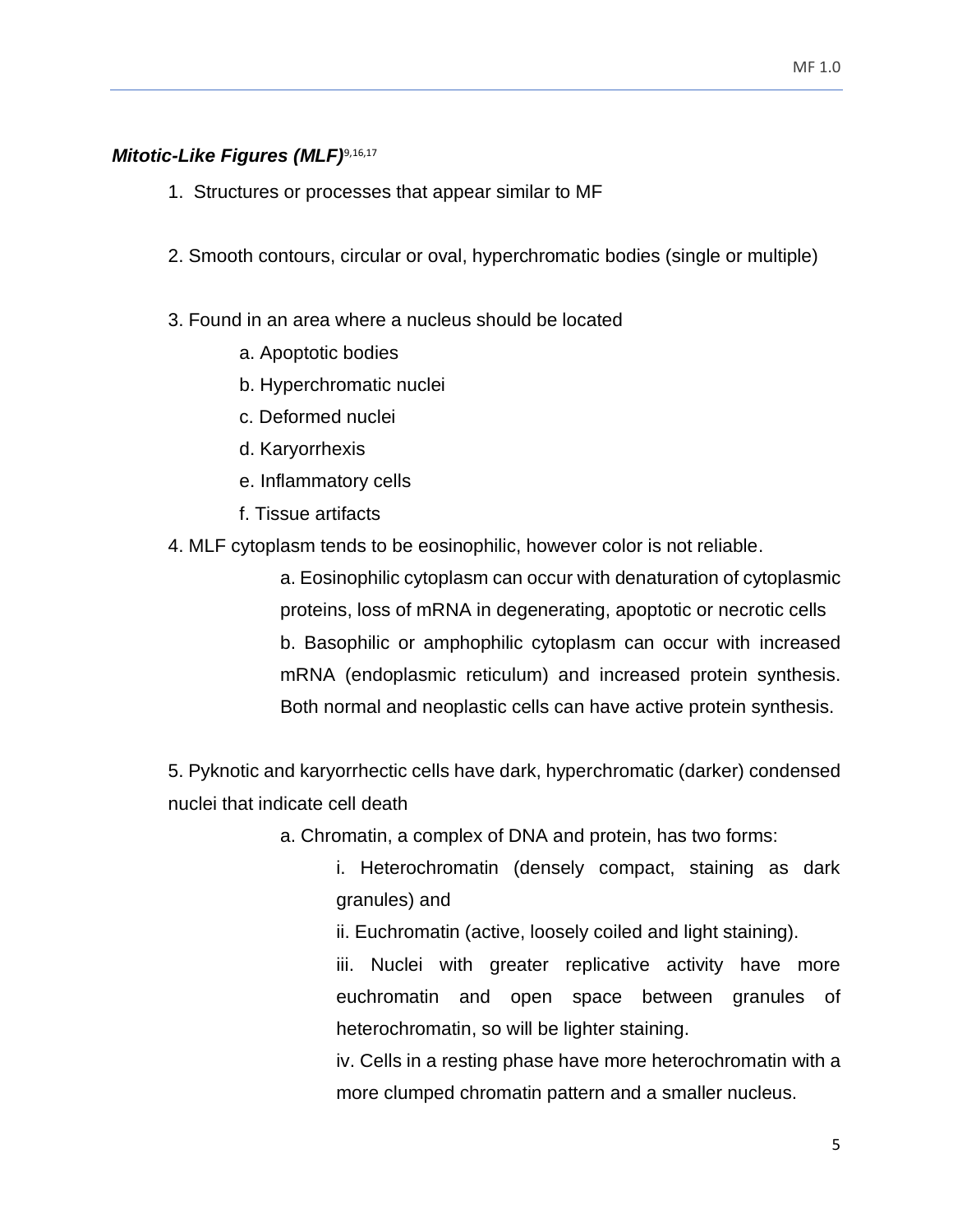6. Evaluation of adjacent tissue (context)

a. A structure within a region of necrosis (multiple cells undergoing nuclear pyknosis, karyolysis, karyorrhexis) is more likely to be MLF b. A structure within a region of high mitotic activity is more likely to be a MF.

7. Proceed slowly, taking time for thoughtful evaluation and classification of structures.

# <span id="page-5-0"></span>**Additional Factors that Impact MF, AMF, MLF Identification**

# <span id="page-5-1"></span>*Slide preparation*

- 1. Staining technique
- 2. Thickness of the section

# <span id="page-5-2"></span>*Fixation Delay*

1. In tissues which have not been fully fixed, cells remain capable of proliferation<sup>18</sup>

2. Cells can progress through the phases of mitosis until the tissues are fixed or cells exhaust reserves.

3. MF increased up to 3 fold in larger samples with resultant increased tumor  $q$ rades<sup>18</sup>

4. Also reported in veterinary tissues<sup>19</sup>

5. Other studies: decreased MF or unaltered MF20-22

6. At this time, there is no consistent correlation between fixation delay and number of MF.

7. Delayed fixation leads to autolysis and difficulty differentiation MF and MLF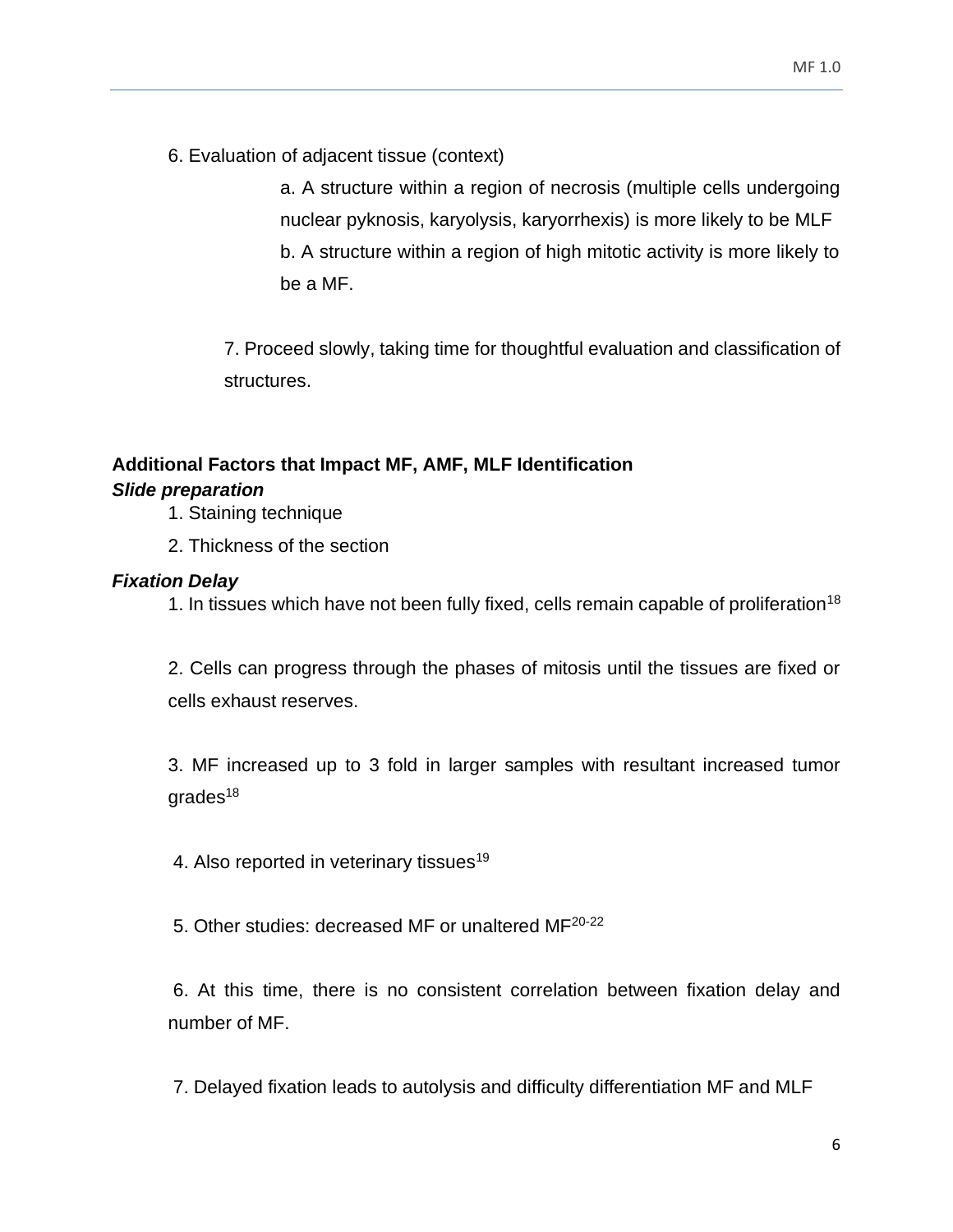## <span id="page-6-0"></span>*Modality used (light microscopy (LM) vs whole slide images (WSI)*

1. WSI: Good agreement between WSI and LM for histologic diagnosis and MC<sup>16,2,23-25</sup>

a. Possible trend toward underestimating MC with WSI<sup>16,23,24</sup>

b. Time factor likely negligible with experience

c. Standardization of monitor size and color calibration may help reduce variability

d. Scanning resolution does not seem to be a factor $25$ 

e. Comparing LM and WSI for individual structures revealed conflicting results26,27

i. Disagreements occur more frequently with smaller objects $27$ 

# <span id="page-6-1"></span>*AIA (CPATH) recognition of MF, AMF, MLF*

(Automated Image Analysis, AIA, see Guideline 11)

1. With sufficient training data, AIA can be used to identify MF or AMF and distinguish from MLF

a. Benefits of AIA:

i. The entire slide or several slides can be evaluated quickly

ii. Algorithms are 100% reproducible

iii. Accuracy can approach or exceed human abilities (with good datasets and deep learning methods)

b. Limitations of AIA:

i. Lack of typical diagnostic variability in training datasets can lead to non-robust algorithms

ii. No global standards for tissue processing, staining and slide preparation $^{28}$ 

iii. MF algorithms developed in one laboratory would need to be adapted and validated in another laboratory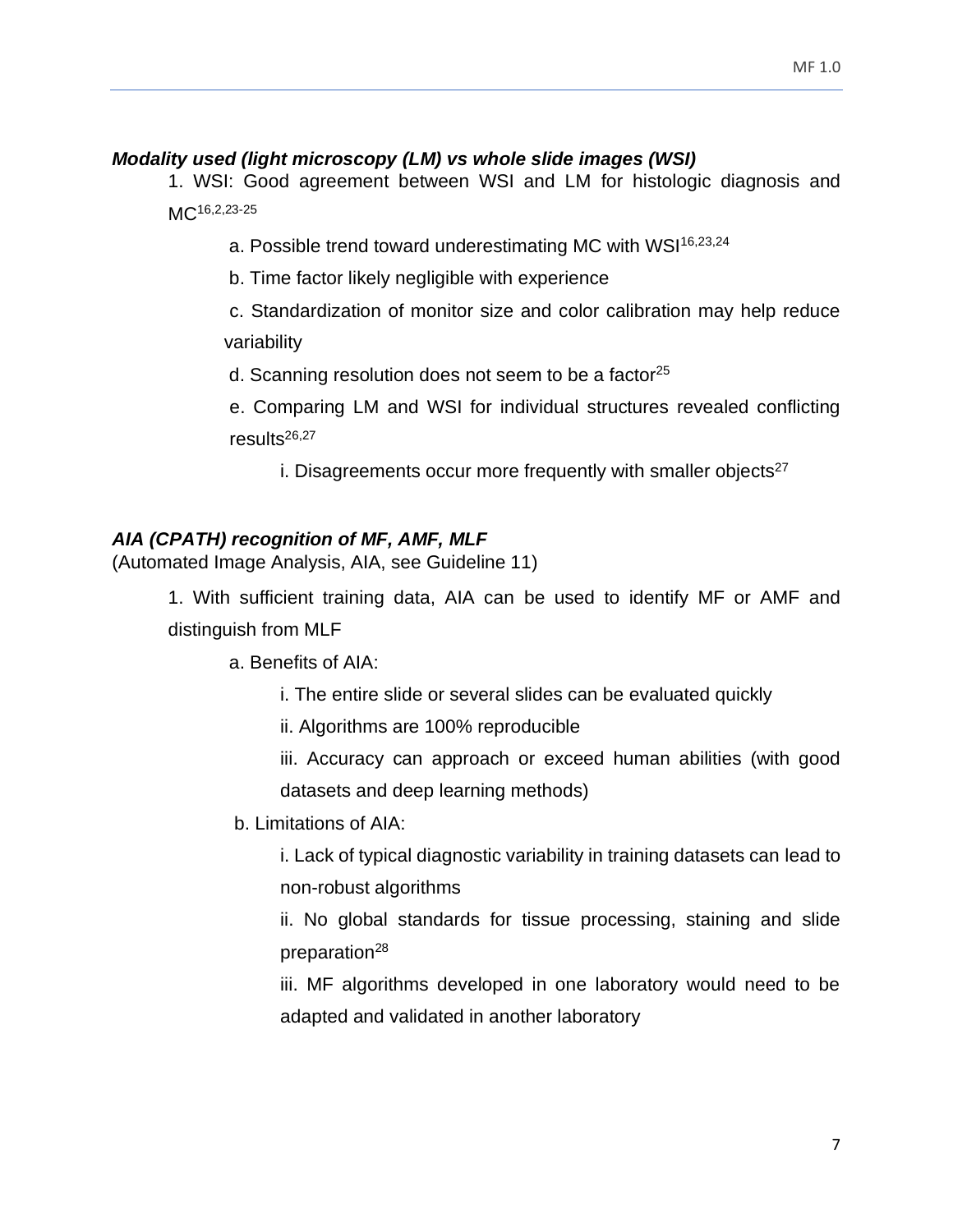iv. AIA algorithms can be used to identify and classify structures with a provided confidence interval. The pathologist is needed to review these structures and confirm or deny the classification.

2. AIA's potential role in a diagnostic workflow

a. AIA can identify the region of highest mitotic activity faster than pathologists<sup>29</sup>

b. Candidate MF/AMF/MLF can be identified by computer assisted systems and verified by pathologists

c. Vigorous testing and validation would be required before usage by veterinary pathologists

d. Correlation with outcome assessments may reveal new prognostic trends

e. correlation with outcome assessments can be used to compare pathologist (manual) vs AIA (machine) prognostic capabilities

#### <span id="page-7-0"></span>**Discussion:**

The goal of counting MF for the purposes of obtaining the MC is to accurately reflect the mitotic activity within a tumor. Structures that are identified as definitive MF or AMF should be counted, regardless of the exact phase of mitosis of type of AMF; the specific phases of MF nor the type of AMF need not be identified. The key is differentiation of MF and AMF from MLF so that the same MCs are obtained with microscopes, WSI or AIA. If the morphologic criteria described here are adhered to for identification of these structures, highly reproducible MF identification and MC results are possible. This, combined with other methods of standardization will improve interpathologist variation for obtaining MCs. The most important determination is simple: should the candidate structure be counted as a MF? Since some structures are difficult to classify and inter-pathologist variation is inevitable, the most straightforward way to handle these and other confounds is to simply count definitive MF and AMF.

#### <span id="page-7-1"></span>**Notes:**

A. The most problematic phases (in terms of definitive identification and pathologist agreement) are prophase, prometaphase and telophase. Prophase is characterized by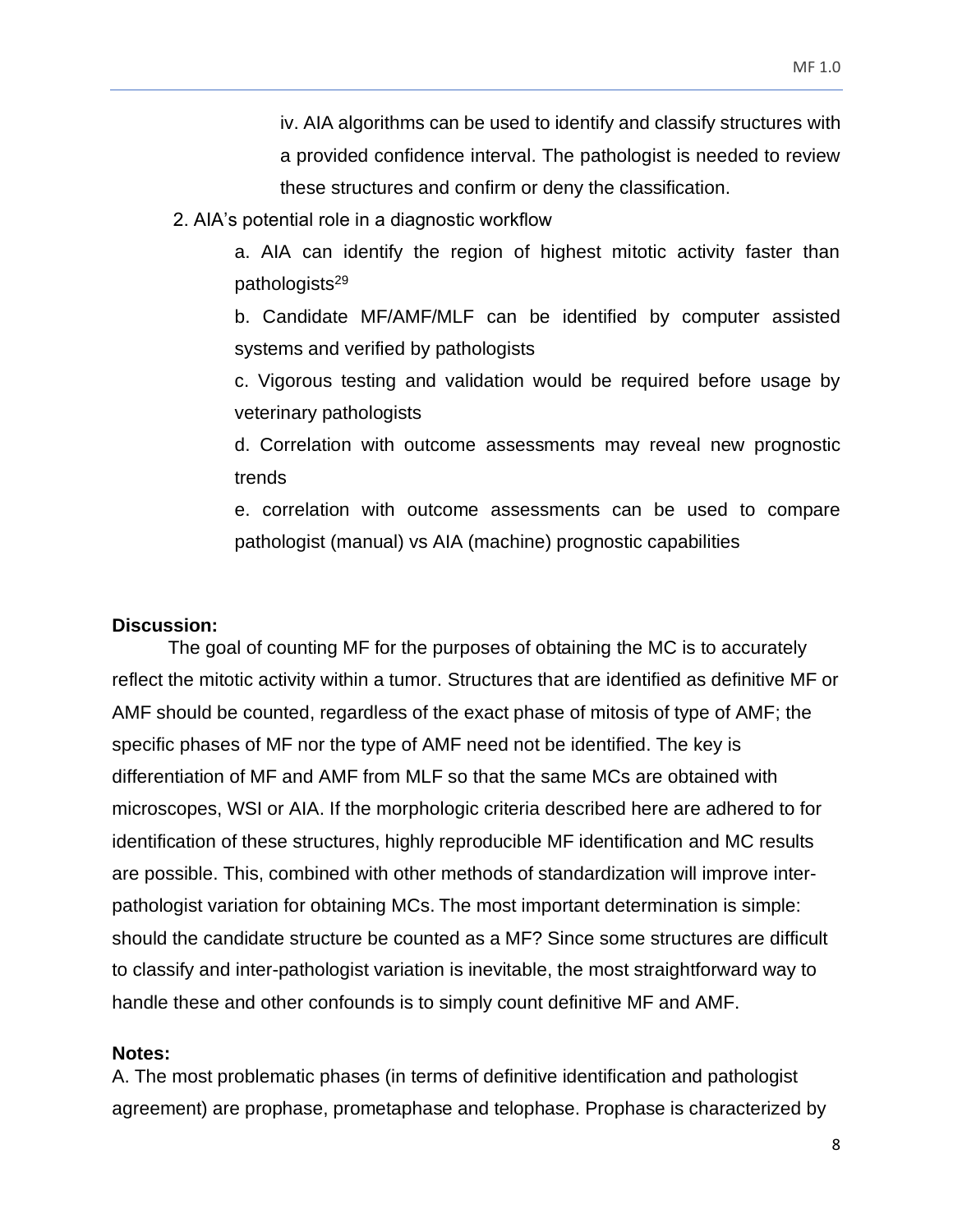uniformly, lightly condensed chromosomes $5,8$  without obvious spikes and cannot be reliably identified in histologic sections, therefore, should be excluded from MC.<sup>5</sup> This has been previously recommended because there were many discrepancies between pathologists when interpreting prophase for the purposes of grading human breast cancer biopsies.<sup>5</sup> MF previously characterized as prophase are likely to be more accurately identified as prometaphase or MLF. Prometaphase is characterized by circular clusters or a ring of dark purple chromatin with sometimes inconspicuous rods or spikes projecting from the cluster (Table 1 in MC Guideline). It is likely that prophase can be recognized in cytological preparations.

B. The ring form of prometaphase and metaphase is a normal MF. This occurs when the plate of chromosomes is viewed "head-on" or parallel to the spindle apparatus, in which the dark cluster of chromosomes has a circular ring form. This is referred to as a "starburst" or "rosette".8,9 This form is not an AMF and should not be counted or annotated as such.

C. Telophase should be counted as 1 MF (Figure 4, Table 1 in MC Guideline). The original recommendation to count the two separated chromosome clusters as two MF was based upon speculation regarding future automated systems. It is now clear that AIA can be trained to recognize a telophase figure as a single MF. Since histologic sections of MF represent a two-dimensional image obtained from a three-dimensional structure, slender attachments between cells that appear to have undergone cytokinesis may not be visible. Therefore, it is proposed a minimal distance of at least one tumor cell width apart in order to count 2 MF. If MF arise from one cell, they should be counted as one. Therefore, cells that are less than one tumor cell width apart should be counted as 1 MF, even if a clear connection between cells cannot be appreciated. $9$ 

D. Inter-pathologist variation is recognized when identifying MF, for both human and veterinary tumors. Causes and contributing factors include: 1) Difficulty differentiating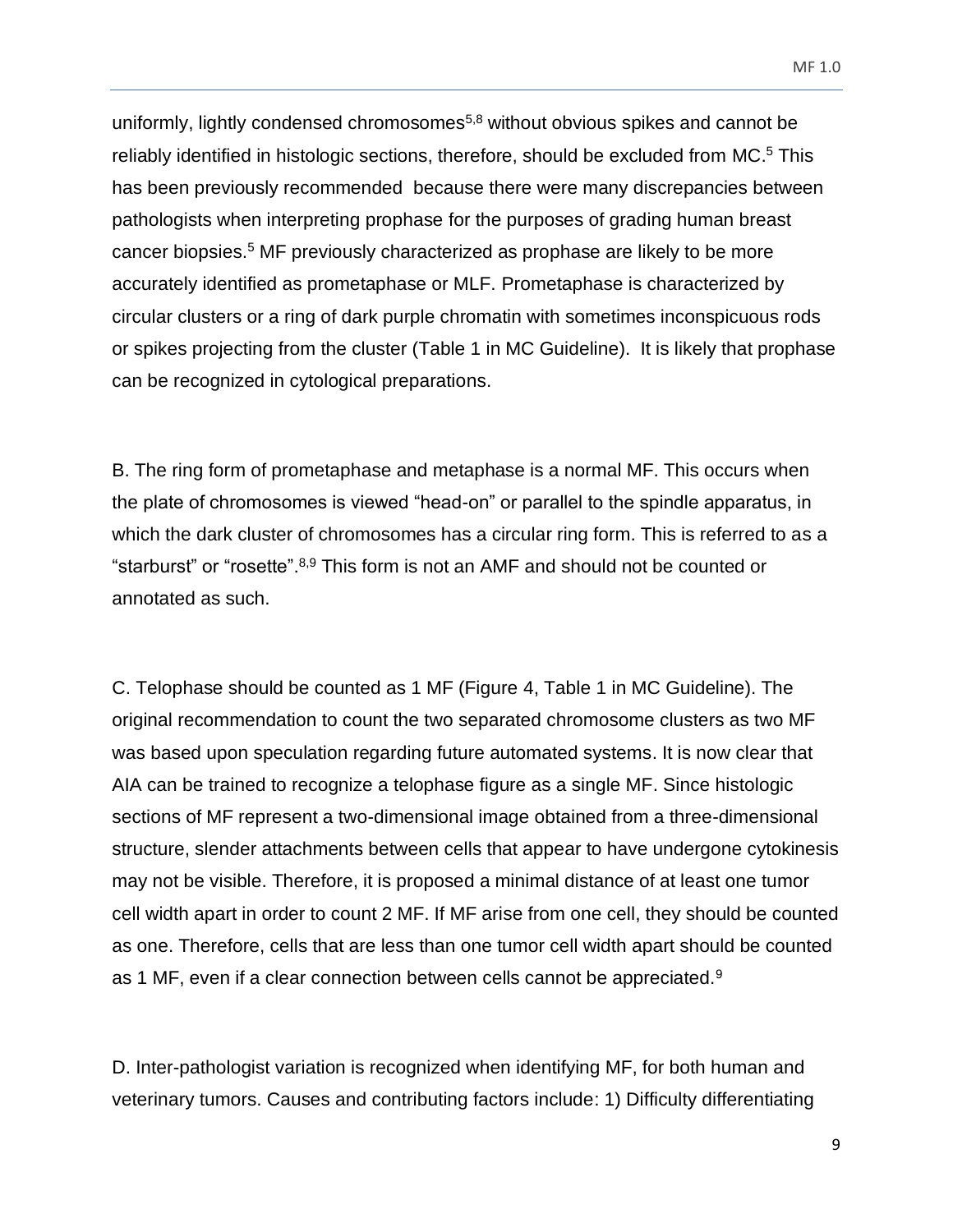MF from MLF (human error), 2) An inability to efficiently locate the region of highest mitotic density and 3) Impaired reproducibility of MF identification or classification while performing repetitive tasks.29,1,2,30,3,31-33,12,4,5,34,6,35 Deep learning methods with robust algorithmic training can be integrated into the pathologists diagnostic workflow in order to alleviate some of these factors. Combined human and machine intelligence will likely increased pathologist efficiency with automation or semi-automation of repetitive tasks.<sup>36</sup>

# <span id="page-9-0"></span>**Future Considerations:**

1. Evaluate prognostic utility of restricting MF identification to those most easily identified (eg metaphase, anaphase and telophase) for the purposes of obtaining the MC and correlating with outcome data.

2. Determine the prognostic significance of AMF for veterinary tumors

- a. Easily recognizable AMF (tripolar)
- b. Include all categories of AMF
- c. Use AIA to identify AMF

3. Use immunohistochemistry (PHH3) as a "gold standard" for MF/AMF identification vs MLF

- a. Compare this marker with MC obtained with H&E
- b. Investigate whether identification with IHC has prognostic significance

c. Determine whether identification with IHC will facilitate AIA determined region of highest mitotic activity (eg hotspot)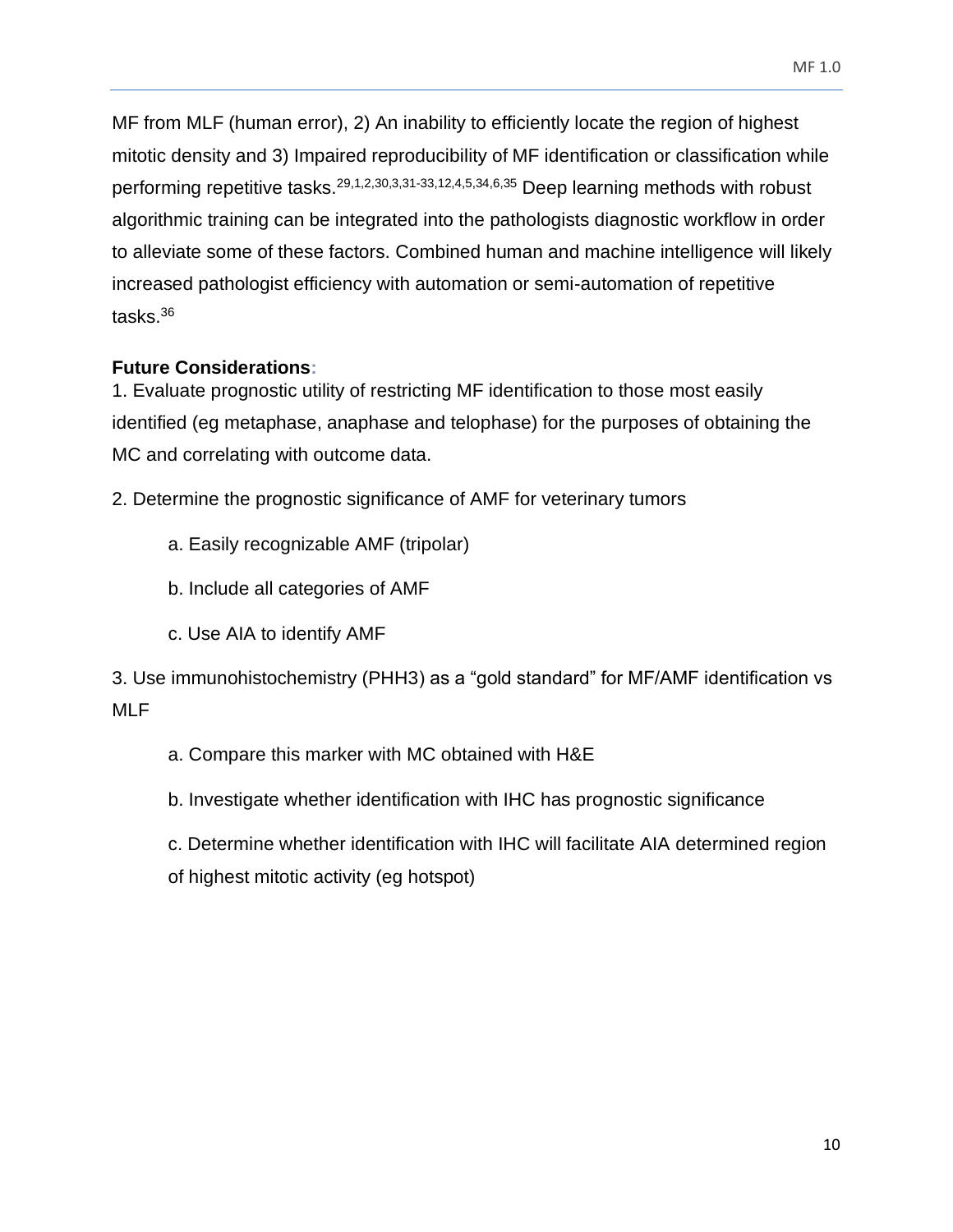### <span id="page-10-0"></span>**Figures:**



### <span id="page-10-1"></span>*Figures 1-4:*

MF are characterized by dark aggregates of nuclear material with short rods and projections. **Figure 1**: Prometaphase/metaphase (dense nuclear cluster with short protruding rods). **Figure 2**: Metaphase with linear equatorial plate of darkly staining nuclear material and short protruding rods and spikes. Inset: Ring form of metaphase with end-on (nonperpendicular) view of the equatorial plate. **Figure 3**: Anaphase MF with two separate nuclear aggregates with irregular contours and short protruding spikes. **Figure 4**: Telophase MF with aggregates at opposite ends of the cell and formation of a cleavage furrow.<sup>9</sup>



#### <span id="page-10-2"></span>*Figures 5-8:*

Atypical MF (AMF). **Figure 5**: Tripolar AMF (more than two spindle poles during any stage of mitosis). **Figure 6**: Asymmetric AMF (unequal sizes of the metaphase axes or anaphase poles). **Figure 7**: AMF with anaphase bridging (chromosomes stretching from one pole to the other). **Figure 8**: Lagging chromosomes left behind during anaphase (small dark purple streak in center of cell).9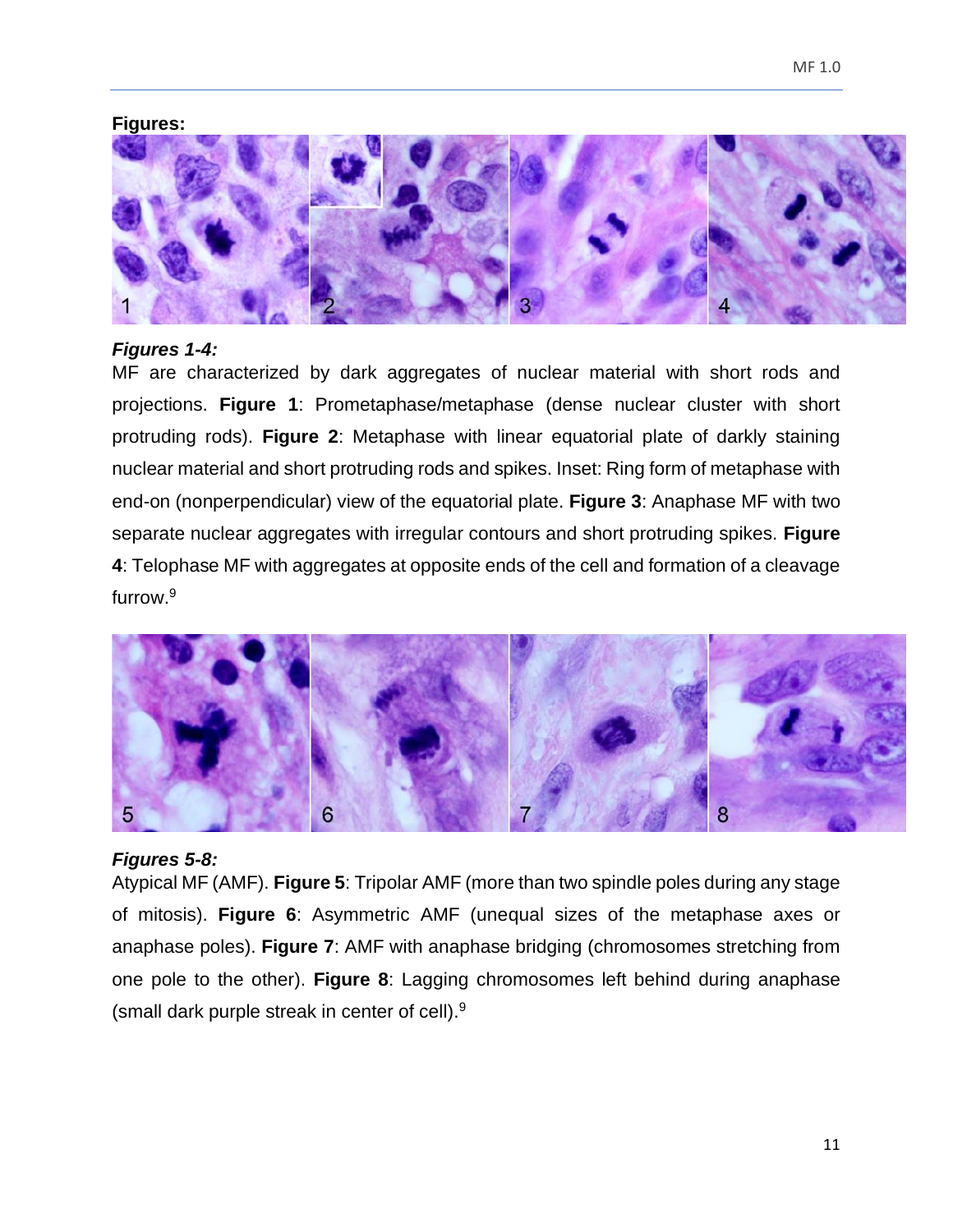# <span id="page-11-0"></span>**References:**

1. Bertram CA, Aubreville M, Gurtner C, et al. Computerized Calculation of Mitotic Count Distribution in Canine Cutaneous Mast Cell Tumor Sections: Mitotic Count Is Area Dependent. *Vet Pathol*. 2020;57**:**  214-226.

2. Bertram CA, Gurtner C, Dettwiler M, et al. Validation of Digital Microscopy Compared With Light Microscopy for the Diagnosis of Canine Cutaneous Tumors. *Vet Pathol*. 2018;55**:** 490-500.

3. Coindre JM, Trojani M, Contesso G, et al. Reproducibility of a histopathologic grading system for adult soft tissue sarcoma. *Cancer*. 1986;58**:** 306-309.

4. Malon C, Brachtel E, Cosatto E, et al. Mitotic figure recognition: agreement among pathologists and computerized detector. *Anal Cell Pathol (Amst)*. 2012;35**:** 97-100.

5. Meyer JS, Alvarez C, Milikowski C, et al. Breast carcinoma malignancy grading by Bloom-Richardson system vs proliferation index: reproducibility of grade and advantages of proliferation index. *Mod Pathol*. 2005;18**:** 1067-1078.

6. Tsuda H, Akiyama F, Kurosumi M, et al. Evaluation of the interobserver agreement in the number of mitotic figures of breast carcinoma as simulation of quality monitoring in the Japan National Surgical Adjuvant Study of Breast Cancer (NSAS-BC) protocol. *Jpn J Cancer Res*. 2000;91**:** 451-457.

7. Veta M, Van Diest PJ, Willems SM, et al. Assessment of algorithms for mitosis detection in breast cancer histopathology images. *Medical image analysis*. 2015;20**:** 237-248.

8. Tvedten H. Atypical mitoses: morphology and classification. *Veterinary clinical pathology*. 2009;38**:**  418-420.

9. Donovan TA, Moore FM, Bertram CA, et al. Mitotic Figures-Normal, Atypical, and Imposters: A Guide to Identification. *Vet Pathol*. 2021;58**:** 243-257.

10. Clark MA, Choi J, Douglas M. The Cell Cycle. In: *Biology 2e*. Houston, TX: Openstax; 2018:279-283.

11. van Diest PJ, Baak JP, Matze-Cok P, et al. Reproducibility of mitosis counting in 2,469 breast cancer specimens: results from the Multicenter Morphometric Mammary Carcinoma Project. *Human pathology*. 1992;23**:** 603-607.

12. Jin Y, Stewenius Y, Lindgren D, et al. Distinct mitotic segregation errors mediate chromosomal instability in aggressive urothelial cancers. *Clin Cancer Res*. 2007;13**:** 1703-1712.

13. Kalatova B, Jesenska R, Hlinka D, Dudas M. Tripolar mitosis in human cells and embryos: occurrence, pathophysiology and medical implications. *Acta Histochem*. 2015;117**:** 111-125.

14. Matsuda Y, Yoshimura H, Ishiwata T, et al. Mitotic index and multipolar mitosis in routine histologic sections as prognostic markers of pancreatic cancers: A clinicopathological study. *Pancreatology*. 2016;16**:** 127-132.

15. Ohashi R, Namimatsu S, Sakatani T, Naito Z, Takei H, Shimizu A. Prognostic utility of atypical mitoses in patients with breast cancer: A comparative study with Ki67 and phosphohistone H3. *J Surg Oncol*. 2018;118**:** 557-567.

16. Al-Janabi S, van Slooten HJ, Visser M, van der Ploeg T, van Diest PJ, Jiwa M. Evaluation of mitotic activity index in breast cancer using whole slide digital images. *PLoS One*. 2013;8**:** e82576.

17. Baak JA. Mitosis counting in tumors. *Human pathology*. 1990;21**:** 683-685.

18. Lehr H-A, Rochat C, Schaper C, et al. Mitotic figure counts are significantly overestimated in resection specimens of invasive breast carcinomas. *Modern pathology*. 2013;26**:** 336-342.

19. Ressel L. The Biopsy "Undead". *Veterinary pathology*. 2018;55**:** 916-917.

20. Bergers E, Jannink I, van Diest PI, et al. The influence of fixation delay on mitotic activity and flow cytometric cell cycle variables. *Hum Pathol*. 1997;28**:** 95-100.

21. Cross S, Start R, Smith J. Does delay in fixation affect the number of mitotic figures in processed tissue? *Journal of clinical pathology*. 1990;43**:** 597-599.

22. Donhuijsen K, Schmidt U, Hirche H, Van Beuningen D, Budach V. Changes in mitotic rate and cell cycle fractions caused by delayed fixation. *Human pathology*. 1990;21**:** 709-714.